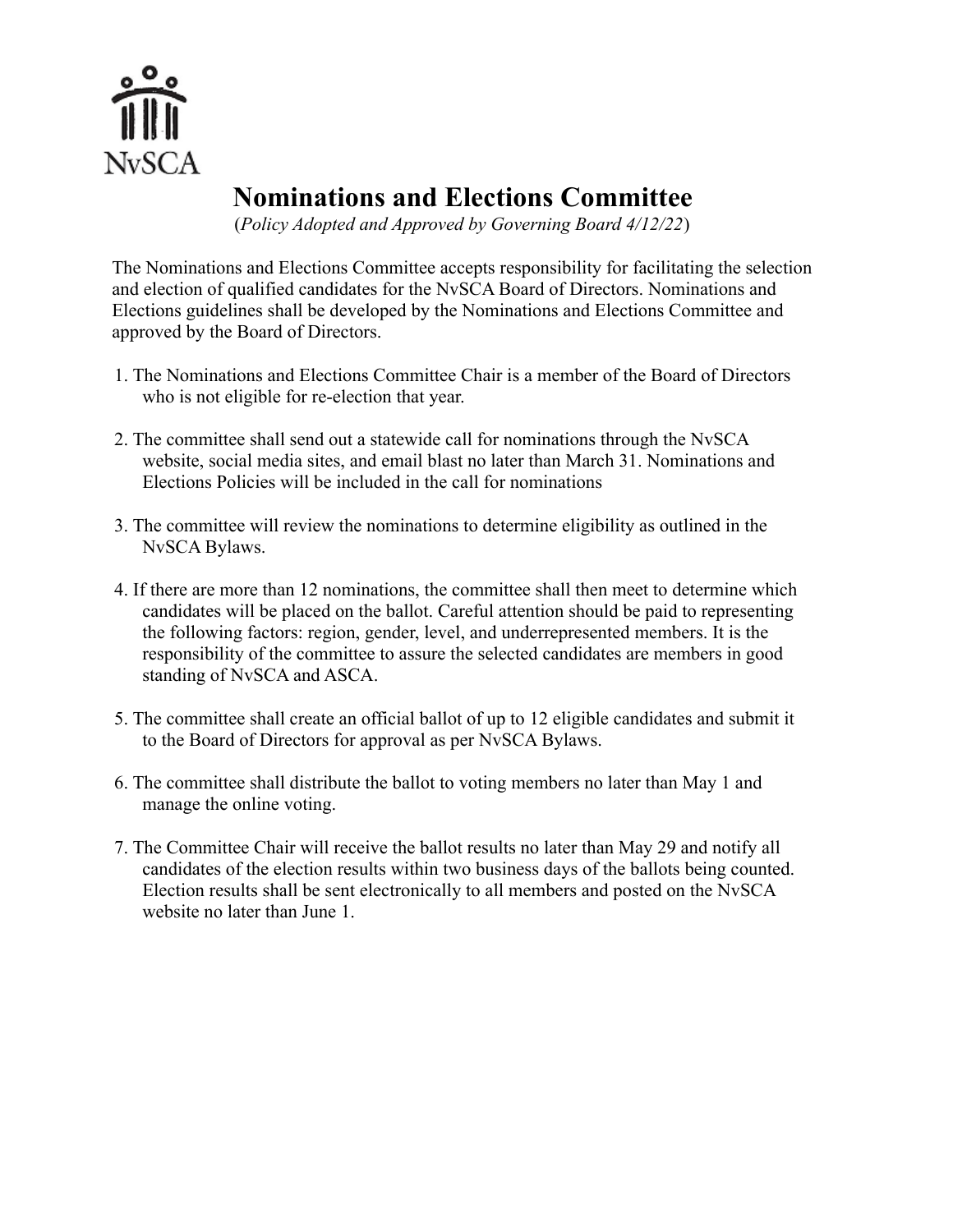

## **Nomination and Election Policies**

Bylaws Article III, Section 4 (*Policies Updated and Approved by Governing Board 4/12/22*)

- 1. Three Directors shall be elected annually through a general election except for the 2022-23 election where six Directors will be elected. Of the six elected Directors in 2022-23, three directors will serve a three-year term, one will serve a two-year term, and two will serve a one-year term.
- 2. An individual can be nominated by another NvSCA member, or one may nominate themselves. All nominees must be notified by the nominator before submitting the nomination.
- 3. Prior to the deadline for nominations, potential nominees must:
	- Be employed full-time for at least three years in Nevada as a school counselor, supervisor of school counselors, or counselor educator in a school counselor education program on the due date for the submission of candidate applications,
	- Have been a practicing school counselor for at least three years,
	- Hold a valid school counselor license by the Nevada Department of Education,
	- Be a NySCA Professional Member and must have been ASCA Professional Member for at least the one year immediately preceding the due date for the submission of candidate applications, and
	- Be willing and able to attend all Board meetings, serve on a committee, and facilitate sharing session(s) at the NvSCA conference and/or other professional development activities.
- 4. Candidates shall submit nomination forms and any additional documents required by the committee prior to the established deadline. A candidate statement, not to exceed 250 words, shall be submitted for publication and will be sent electronically to all voting members and accompany the ballot.
- 5. Elections will be concluded by June 1 of each year to allow 30 days for notification to new board members and to plan for their term beginning July 1.

## **Campaign Policies**

- 1. Campaign policies are effective upon the call for nominations and will be sent out with the call for nominations.
- 2. Campaigning shall be kept to a minimum and in accordance with the following:
	- generates member interest in submitting nominee statements,
	- is conducted in good faith and without the use of unfair or unethical tactics, and
	- increases membership votes in the election.